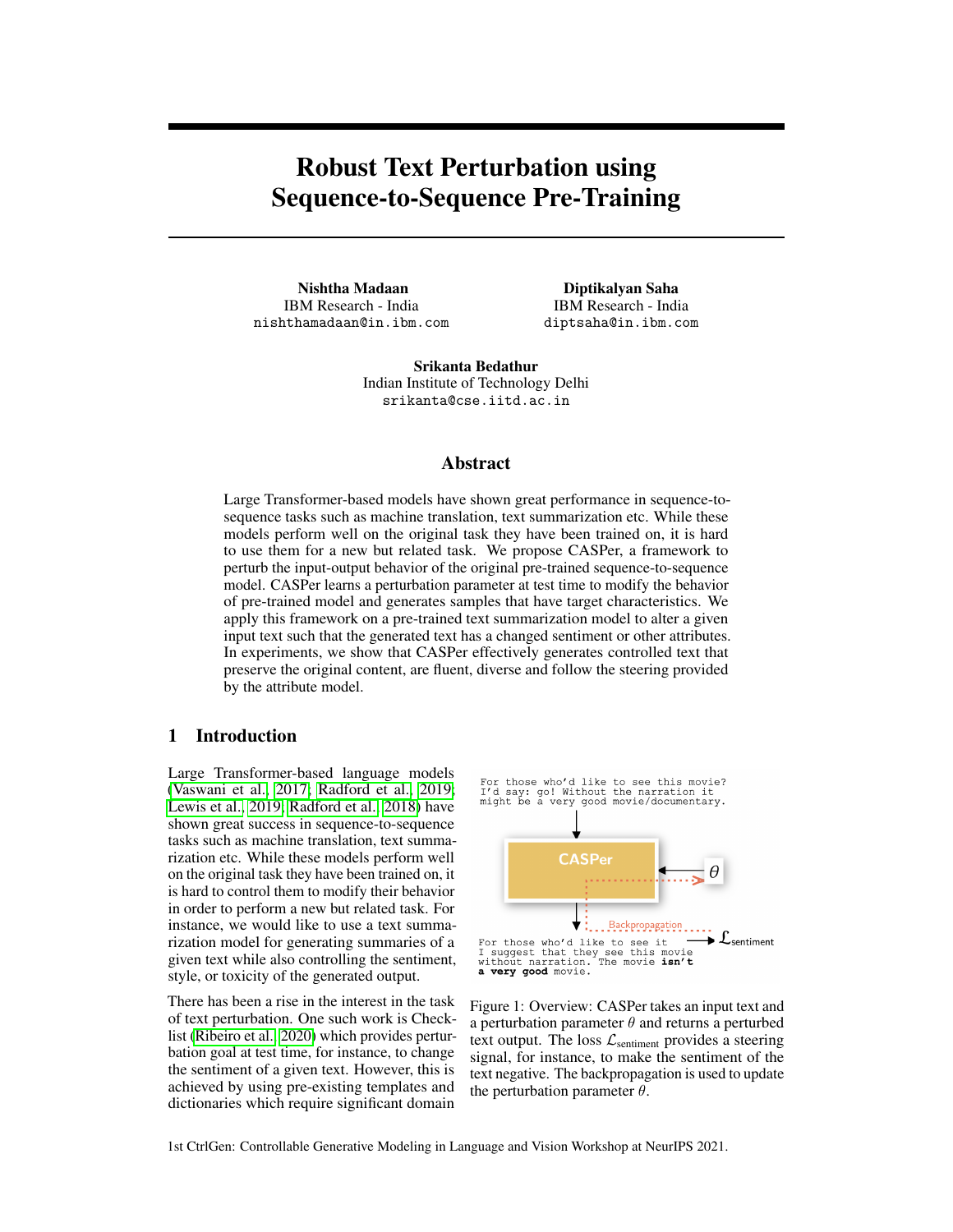knowledge. Another related work is GYC [\(Madaan et al., 2021\)](#page-8-5) which attempts to generate controlled perturbations by making use of GPT-2 decoder. GYC adopts a two-step process where in the first step, it reconstructs the given input text via gradient descent on a learnable parameter. In the second step, it then fine-tunes this learned parameter based on the target attribute model to generate controlled perturbations. However we find that GYC reconstructs well only on short and simple texts and its success depends on the random seed text at the start of the gradient descent. Thus, in general, it fails to perform reconstruction on longer and more complex texts. While GYC provides a useful conceptual solution to the problem of controlled text generation without templates and dictionaries, its lack of robustness hinders its wider use.

In contrast, our proposed model, CASPer, makes use of the auto-encoding framework of BART [\(Lewis et al., 2019\)](#page-8-2) to infer the representation of the input text rather than through gradient descent. In this way, CASPer can accurately and reliably reconstruct the given input text via the GPT-2 decoder. Through our model CASPer, we seek to control the output of a pre-trained sequence-to-sequence model given an input text such that the output text possesses some target characteristics or simply attributes as shown in Figure [1.](#page-0-0) To achieve this, we introduce a learnable parameter  $\theta$  which is added as a perturbation to one of the hidden layers of the pre-trained sequence-to-sequence model. We assume that an attribute-model is available which provides a score on how well the target characteristics are present in the output text. Hence, given an input text, we train the learnable parameter  $\theta$  to control the mapping from the input text to the output text with the objective of maximizing the score for the target attributes. As shown in Figure [1,](#page-0-0) the input text having a positive sentiment class has been modified to maximize target attributes, negative sentiment in this case. Crucially, our model is a plug-and-play model which requires no task-specific training of the sequence-to-sequence model for a given target characteristic. Our perturbation parameter  $\theta$  is learned per-input text at test time to maximize the target attribute in the output text.

In this work, we implement this idea using a pre-trained summarization model BART. Given an input text, we seek to obtain a perturbation of the model so that target attribute is added to the original text. In our experiments we take two kinds of attribute models for controlling the generations. The first is a sentiment classifier and the second is a classifier which returns a true label when a named entity (such as location, person or organization) are present in the generated text. In experiments, we show that our generations are consistent with the control signals from the attribute models. We show that our generations are fluent and effectively preserve content. Because our generation process uses a GPT-2 decoder and samples the output text token by token, hence by drawing multiple text samples, we can obtain diverse set of perturbations for the given input. We also show that our sample diversity outperforms the baselines.

In summary, 1) We propose CASPer, a controlled plug and play perturbation framework which takes an input text and perturbs it to generate target characteristics at test time, 2) We propose an implementation which makes use of BART as a sequence-to-sequence pre-trained model thus enabling fluent and diverse generations, 3) In experiments, we show that we outperform the baselines in generating perturbed text on metrics that measure content preservation, fluency and diversity.

#### 2 Method

In this section we describe our method for generating controlled text. For a given text x and an attribute model  $p(a|\mathbf{y})$ , the task is to generate K text perturbations  $Y = {\{\mathbf{y}^k\}}_{k=1}^K$  that maximize  $p(a|\mathbf{y})$  for the target attribute a. In other words, our goal is to obtain samples from the true distribution of  $p(\mathbf{y}|a, \mathbf{x})$ . To achieve this, will first approximate  $p(\mathbf{y}|a, \mathbf{x})$  by learning a distribution  $q_\theta(\mathbf{y})$ . Although the true distribution  $p(y|a, x)$  is not available, using Bayes' rule, we can write  $p(y|a, x)$ to be proportional to the joint distribution  $p(y, a|x)$ . We assume that this joint distribution can be factorized as  $p(a|\mathbf{y})p(\mathbf{y}|\mathbf{x})$  where  $p(\mathbf{y}|\mathbf{x})$  shall be the BART text summarization model and  $p(a|\mathbf{y})$ shall be the given attribute model. Thus we can write the true distribution  $p(\mathbf{y}|a, \mathbf{x}) \propto p(a|\mathbf{y})p(\mathbf{y}|\mathbf{x})$ . As  $p(y|x)$  is taken to be a pre-trained BART text summarization model, each token  $y_t$  in the output text is modeled auto-regressively as  $p(\mathbf{y}|\mathbf{x}) = \prod_t p(\mathbf{y}_t | \mathbf{y}_{. With these, we get:$ 

$$
p(\mathbf{y}|a, \mathbf{x}) \propto p(a|\mathbf{y}) \prod_{t=1}^{T} p(\mathbf{y}_t | \mathbf{y}_{< t}, \mathbf{x}).
$$

The distribution that we learn,  $q_{\theta}(\mathbf{y})$ , is also modeled auto-regressively as  $q_{\theta}(\mathbf{y}) = \prod_{t=1}^{T} q_{\theta}(\mathbf{y}_t | \mathbf{y}_{$ To learn the distribution  $q_{\theta}(\mathbf{y})$ , we minimize the KL divergence between the true distribution  $p(\mathbf{y}|a, \mathbf{x})$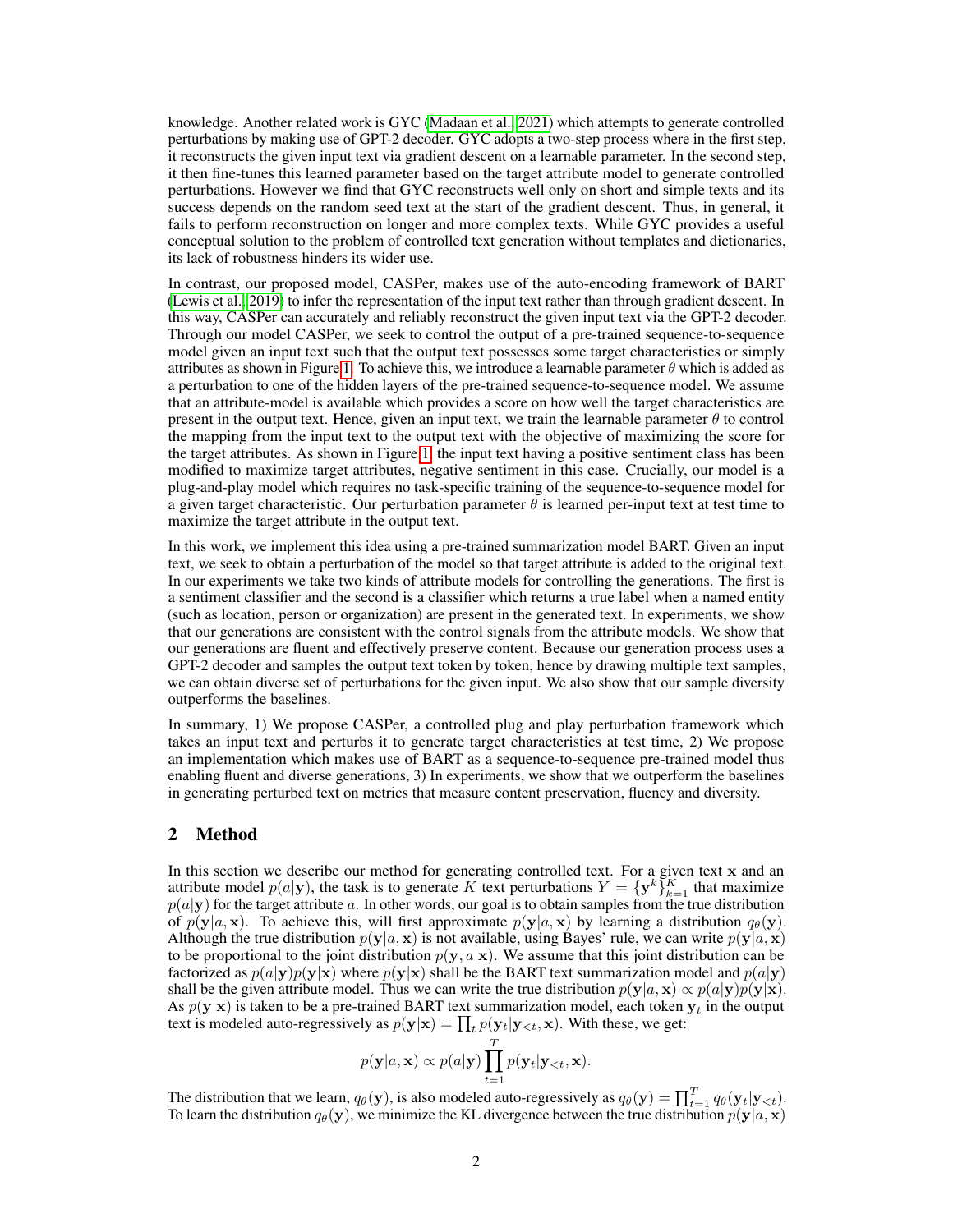

Figure 2: Model Architecture of CASPer. The BERT encoder (shown in orange) takes the input text and returns a representation of the input text as a set of vectors. These are provided to the GPT-2 decoder for cross-attention. At each step of decoding, the decoder returns an output hidden state (shown as green circle). To this, we add a perturbation matrix (shown as blue circle). The perturbed hidden state is then provided to the language model head to obtain the logits over the vocabulary for sampling the next token. These logits are also provided to the attribute model for computing the loss for steering the generation. The KL divergence between the perturbed logits and the unperturbed logits is also computed to keep the semantic content of the generated text close to the original input text.

and our learned approximation  $q_{\theta}(\mathbf{y})$ . This KL divergence  $D_{\text{KL}}(q_{\theta}(\mathbf{y}) || p(\mathbf{y}|a, \mathbf{x}))$  objective can be simplified as the following training loss:

$$
-\mathbb{E}_{\mathbf{y}}\log p(a|\mathbf{y})+\sum_{t=1}^T\mathbb{E}_{\mathbf{y}_{< t}}D_{\mathrm{KL}}(q_{\theta}(\mathbf{y}_t|\mathbf{y}_{< t},\mathbf{x})||p(\mathbf{y}_t|\mathbf{y}_{< t},\mathbf{x})).
$$

Here the second term ensures that the content is close to that of the original summarization model, while the first term steers the content towards the given target attribute a.

#### 2.1 Transformer-based Implementation

In the framework that we introduced above, we implement  $q_{\theta}(\mathbf{y})$  by taking a pre-trained BART [\(Lewis et al., 2019\)](#page-8-2) summarization model with a learnable perturbation parameter  $\theta$ . We choose BART because it is a rich auto-encoding model that can represent complex input text x and return samples of summaries y of the given input text. BART auto-encoding framework is implemented using a BERT encoder and and GPT-2 decoder. To implement  $q_{\theta}(\mathbf{v})$ , we would like to perturb and control the decoding process of GPT-2 part of BART. For this, our learnable parameter  $\theta$  is decomposed into a learnable parameter  $\theta_t$  for every token position t. This is implemented similarly to PPLM [\(Dathathri et al., 2019\)](#page-7-0) in which  $\theta_t$  is added to the output layers of the GPT-2 decoder. In this way, we get a steerable auto-encoding model, CASPer. We describe the detailed process of generating text with this model below.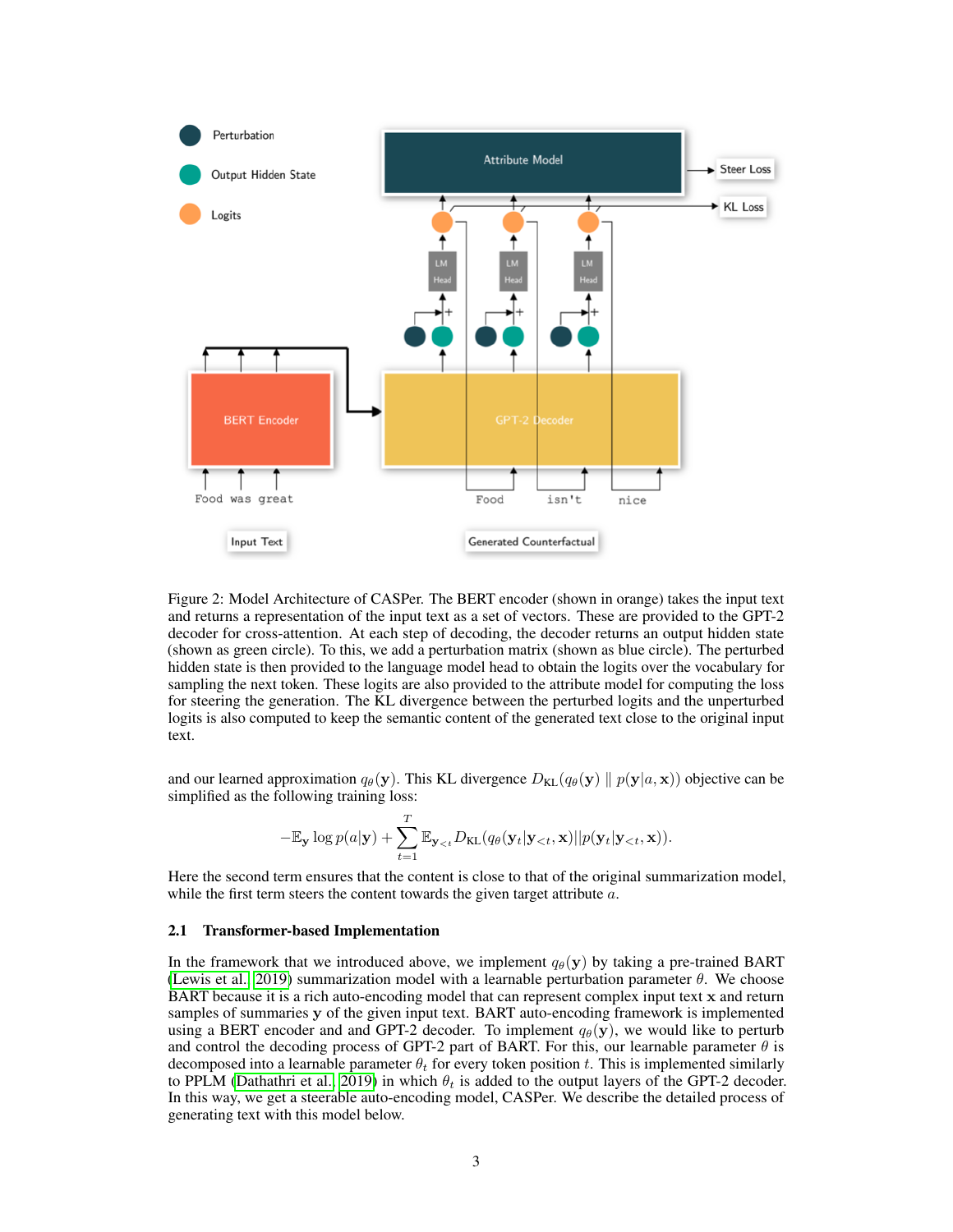#### Algorithm 1 CASPer

Input Text x, Output text length  $T$ , Target attribute value  $a$ , Attribute Classifier Model  $f_{\text{attribute}}(\text{text}, \text{et})$  Generated Sample y

# *1. Initialize perturbation as a learned parameter*  $\boldsymbol{\theta} = \{\theta\}_{t=1}^T$ # *2. Encode input text using BART encoder*  $\mathbf{e} = f_{BERT}(\mathbf{x})$ # *3. Initialize a start token*  $y_0 =$ start\_token # *3. Run decoder auto-regressively token-by-token* for  $t = 1$  to  $T$  do # *3.1 Get output hidden state from GPT-2*  $\mathbf{h}_t = f_{\text{GPT-2}}(\mathbf{e}, \mathbf{y}_{< t})$ # *3.2 Add perturbation vector to the output hidden state*  $\mathbf{h}_t = \mathbf{h}_t + \theta_t$ # *3.3 Obtain next token logits from the perturbed hidden state*  $\tilde{\mathbf{o}}_t = f_{LM}(\mathbf{h}_t)$ 

# *3.4 Obtain next token logits from the unperturbed hidden state*  $\mathbf{o}_t = f_{LM}(\mathbf{h}_t)$ 

# *3.5 Compute KL divergence between perturbed and unperturbed logits*  $\mathcal{L} = \mathcal{L} + D_{\text{KL}}(\tilde{\mathbf{o}}_t || \mathbf{o}_t)$ 

```
# 3.6 Sample the next token from the perturbed distribution
   \mathbf{v}_t \sim Categorical(\tilde{\mathbf{o}}_t)
end for
```
<span id="page-3-0"></span># *4. Compute Attribute-Based Loss for Steering*  $\mathcal{L} = \mathcal{L} + \texttt{CE}(a, f_{\text{attribute}}(\mathbf{y}_{1:T}))$ 

Given an input text, an attribute model and a target attribute label value  $a$ , we first initialize perturbation  $\theta$  as a learnable parameter. Next, we encode the input text using the BERT encoder  $f_{\text{BERT}}$  of BART and obtain a encoding e of the input text. This is then provided to the GPT-2 decoder  $f_{\text{GPT-2}}$ along with a start token  $y_0$ . The GPT-2 then generates the text auto-regressively. At every step t in this auto-regressive generation, we get an output hidden-state  $h_t$  from the GPT-2 decoder. We add the perturbation  $\theta_t$  to this hidden-state to get a perturbed hidden state  $\tilde{\mathbf{h}}_t$ . We use this perturbed hidden state to get log-probabilities of a categorical distribution  $\tilde{\mathbf{o}}_t$  to sample the next token. Using this categorical distribution we then sample the next token. Simultaneously, we use the unperturbed hidden state  $h_t$  to directly compute the unperturbed next-token log-probabilities  $o_t$ . We shall use the unperturbed log-probabilities to evaluate the KL term of our learning objective which ensures that the perturbed text has a content that is close to the original text. Formally, we compute the KL between perturbed and unperturbed logits as  $D_{KL}(\tilde{\sigma}_t||\sigma_t)$ . The loss function for our BART-based implementation for each input text x can be described as follows :

$$
\mathcal{L} = \sum_{t=1}^{T} D_{\text{KL}}(\tilde{\mathbf{o}}_t || \mathbf{o}_t) + \text{CE}(a, f_{\text{attribute}}(\mathbf{y}_{1:T})).
$$

The detailed algorithm is shown in Algorithm [1.](#page-3-0) In practice, we run this controlled generation process as a batch hence generating K samples in parallel on GPU. Because the sample of the generated text  $y_{1:T}$  is discrete and not differentiable with respect to sampling logits, we use REINFORCE to propagate the learning gradient to the model from the second term of the learning objective.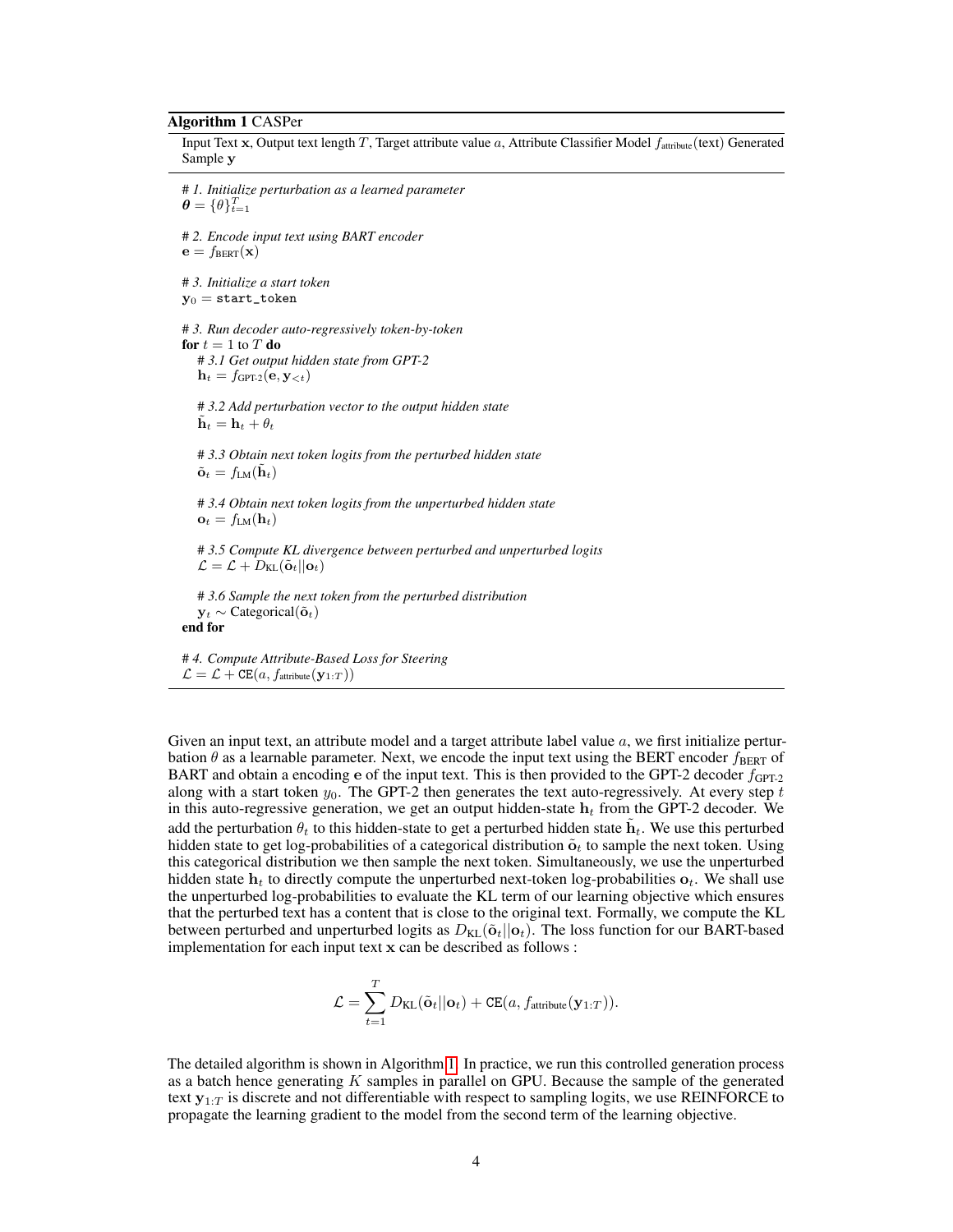<span id="page-4-0"></span>

| Model                   |             | Masked<br>LM | CheckList | CASPer |
|-------------------------|-------------|--------------|-----------|--------|
| Content<br>Preservation | YELP        | 0.070        | 0.141     | 0.169  |
|                         | <b>IMDB</b> | 0.091        | 0.193     | 0.165  |
| Perplexity              | YELP        | 250.42       | 342.97    | 136.97 |
|                         | <b>IMDB</b> | 230.90       | 312.48    | 205.88 |
| BLEU-4                  | YEL P       | 0.903        | 0.530     | 0.120  |
|                         | IMDB        | 0.9027       | (0.909)   | 0.102  |

Table 1: Comparison between models on the YELP and IMDB dataset. The model used for steering is a pre-trained sentiment classification model.

# 3 Related Work

The task of generating controlled perturbations has been well studied in literature. [\(Hu et al., 2017\)](#page-8-6) propose a model aims to generate plausible sentences conditioned on representation vectors with semantic structure. Another work [\(Ye et al., 2020\)](#page-8-7) focuses on generating perturbations, however unlike the previous work [\(Hu et al., 2017\)](#page-8-6), the conditioning need not be simply a class label. The conditioning can be a data structure such as a table. The model is trained end-to-end similarly to the objective of [\(Hu et al., 2017\)](#page-8-6). PPLM [\(Dathathri et al., 2019\)](#page-7-0) combine a pre-trained LM with an attribute classifier to perform controlled language generation. The idea is to use the attribute classifier to steer the text generation process without further training of any of the two models.

A recent work by [Ribeiro et al., 2020](#page-8-4) employs a tool Checklist which is one of the attempts to come up with generalized perturbations. For generation, Checklist uses a set of pre-defined templates, lexicons, general-purpose perturbations, and context-aware suggestions. Polyjuice [\(Wu et al., 2021\)](#page-8-8) requires paired dataset in the form of text and their perturbed versions for different control codes. Therefore the mapping between text and perturbed version is learned through supervision. Another parallel work Tailor [\(Ross et al., 2021\)](#page-8-9) generates perturbations designed for different control codes by making use of a combination of semantic roles and content keywords. And thereby require supervision for different controls. In contrast, CASPer does not require any task-specific or control-code specific training and can be used to work with different control code models given input text. Another closely related work, GYC [\(Madaan et al., 2021\)](#page-8-5) generates K text samples  $Y = {\{y^k\}}_{k=1}^K$ given a text x and controlling condition that specify the scope of the generated text. In GYC, the inference of latent representation of the input text with respect to a GPT-2 decoder is done directly via gradient descent. This approach fails to achieve good inference for long and complex text. As the inferred latent is inaccurate, the reconstructed text from the decoder often fails to preserve the

MiCE [\(Ross et al., 2020\)](#page-8-10) proposes a technique to generate counterfactual explanations which are human interpretable and user-centric. They fine-tune T5 to generate counterfactual text and use them as explanations of the model but lack feature-attributions. Another work [\(Ross et al., 2021\)](#page-8-9) tries to generate perturbation with semantic controls but rely on specific templates derived using semantic roles and labelling heuristics. CATGen [\(Wang et al., 2020\)](#page-8-11) tries to generate attribute-specific text but it requires task-specific training of sequence to sequence model.

content of the original text. CASPer amortizes this inference process by introducing an encoder that

directly returns an accurate latent representation with respect to the GPT-2 decoder.

## 4 Experiments

The goal of the experiments is to: *1)* evaluate the ability of our model to generate text on long and complex text and *2)* evaluate how well the generated perturbations can act as data-augmentation samples in order to make a downstream classification task performance more robust.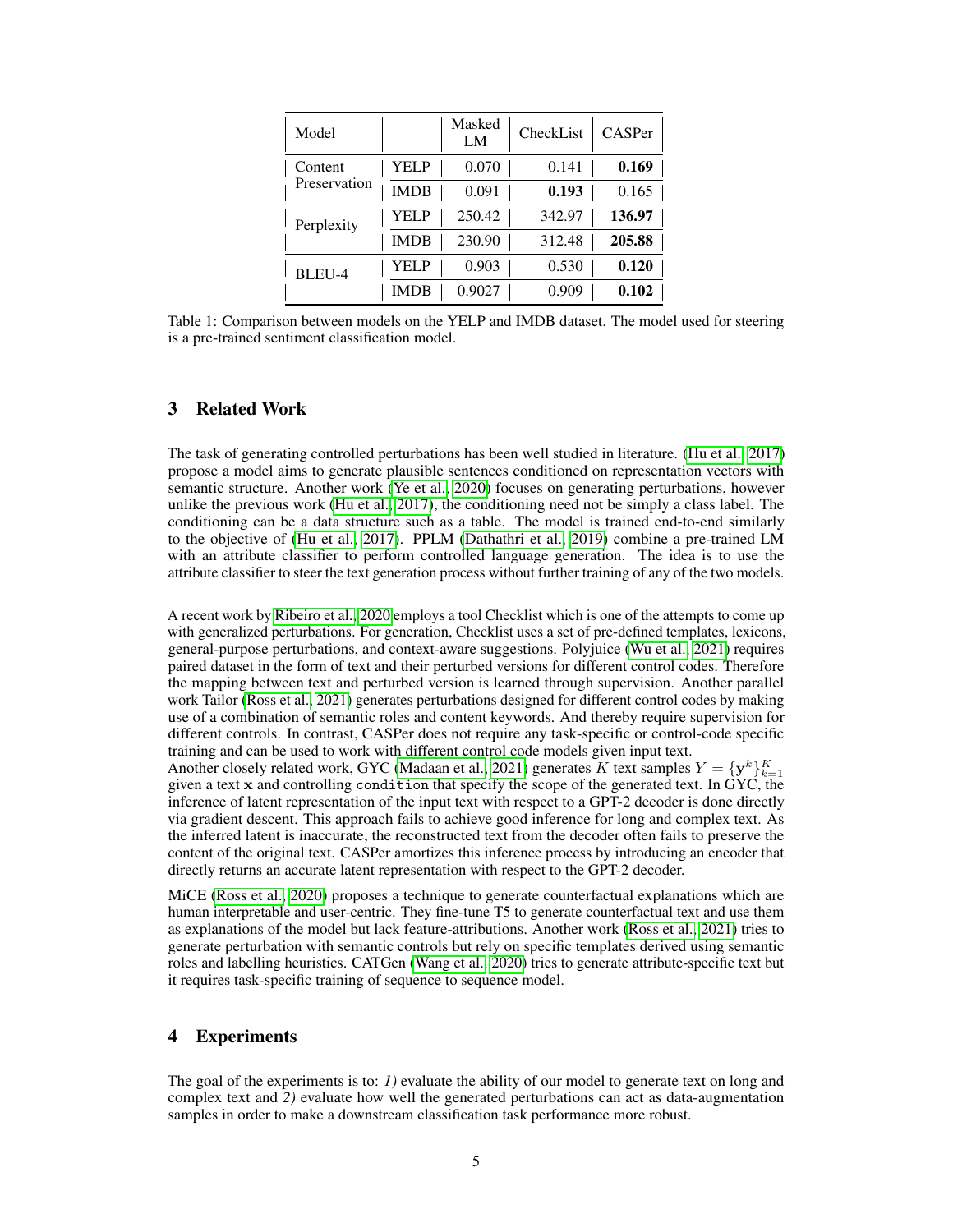| <b>Inputs</b>                                                                                                                                 | <b>Generated Controlled Perturbations</b>                                                                                                                            |  |  |
|-----------------------------------------------------------------------------------------------------------------------------------------------|----------------------------------------------------------------------------------------------------------------------------------------------------------------------|--|--|
| <b>Steering Goal</b> : To maximize the probability                                                                                            | We know from other movies that the actors are good but they<br>cannot help the movie. The premise was not too bad and is enjoyable.<br><b>New Label: Positive</b>    |  |  |
| of the positive class label with respect to a<br>pre-trained sentiment classifier.<br>Text:<br>Input<br>We know from other                    | We know from other documentaries that the acting was quite strong.<br>We can't say the premise was good but the execution was good.<br><b>New Label: Positive</b>    |  |  |
| movies that the writers can't<br>solve problems, like this one.<br>The actors are also good.                                                  | We know from other movies that the actors are good but they must<br>win over the fans. The premise was not too bad.<br><b>New Label: Positive</b>                    |  |  |
| <b>Initial Label:</b> Negative                                                                                                                | We know from other movies that the actors are good. They cannot<br>help the movie. The premise was not too bad.<br>New Label : Positive                              |  |  |
|                                                                                                                                               | A wonderful first look at this film from the UK. The filming is<br>unassertive.<br>$\langle$ /s>io is also one of the best productions.                              |  |  |
| Steering Goal: To make the sentence con-                                                                                                      | <b>Location Named-Entity: UK</b>                                                                                                                                     |  |  |
| tain at least one location named-entity.                                                                                                      | A wonderful little Theatre is an old-time BBC production, set in an<br>old                                                                                           |  |  |
| Input<br>Text:<br>A wonderful little<br>production. The filming technique<br>is very unassuming- very                                         | London apartment block. The film is set in London landmarks<br>Location Named-Entity: London                                                                         |  |  |
| old-time-BBC fashion.                                                                                                                         | A wonderful little series about a BBC crew in Africa. Well-executed<br>by                                                                                            |  |  |
| Initial State: No location named-entity is<br>present in the text                                                                             | the team who are experienced in film and rigging procedures.<br>Location Named-Entity: Africa                                                                        |  |  |
|                                                                                                                                               | A wonderful little show about BBC's wartime bombing of Libya<br>contributed by Peter Bradshaw in 1959.<br>Location Named-Entity: Libya                               |  |  |
|                                                                                                                                               | I have the wonderful misfortune of having to view this New Girl in<br>it's entirety.<br>To view it positively, I must open up and say.<br><b>New Label: Positive</b> |  |  |
| <b>Steering Goal</b> : To maximize the probability<br>of the positive class label with respect to a<br>pre-trained sentiment classifier.      | I had the terrible misfortune of having to view this transform into<br>in it's entirety.                                                                             |  |  |
| Input<br>Text:<br>I had the terrible<br>misfortune of having to view this                                                                     | It's truly amazing how some programs remain<br><b>New Label: Positive</b>                                                                                            |  |  |
| "b-movie" in it's entirety.<br>All<br>I have to say is-- save your time<br>and money!!                                                        | I had the terrible misfortune of having to view this movie in it<br>endearing<br>ways. It's a wonderful salute wives lenders acknowledge                             |  |  |
| <b>Initial Label:</b> Negative                                                                                                                | <b>New Label: Positive</b>                                                                                                                                           |  |  |
|                                                                                                                                               | I had the terrible misfortune of having to view this in it's full glory.<br>All I have to say is wow. everyone agrees.<br>New Label: Positive                        |  |  |
| <b>Steering Goal</b> : To maximize the probability<br>of the negative class label with respect to a<br>pre-trained sentiment classifier.      | For those who'd like to see it I suggest that they see this movie<br>without narration. The movie isn't a very good movie.<br><b>New Label:</b> Negative             |  |  |
| Input Text:<br>For those who'd like<br>to see this movie? I'd say: go!<br>Without the narration it might be<br>a very good movie/documentary. | For those want to get to know the movie through its narration? I'd<br>say: go! Without the narration it might be a very bad movie.<br><b>New Label:</b> Negative     |  |  |
| <b>Initial Label: Positive</b>                                                                                                                |                                                                                                                                                                      |  |  |

<span id="page-5-0"></span>Table 2: Generated controlled perturbations from the proposed model CASPer.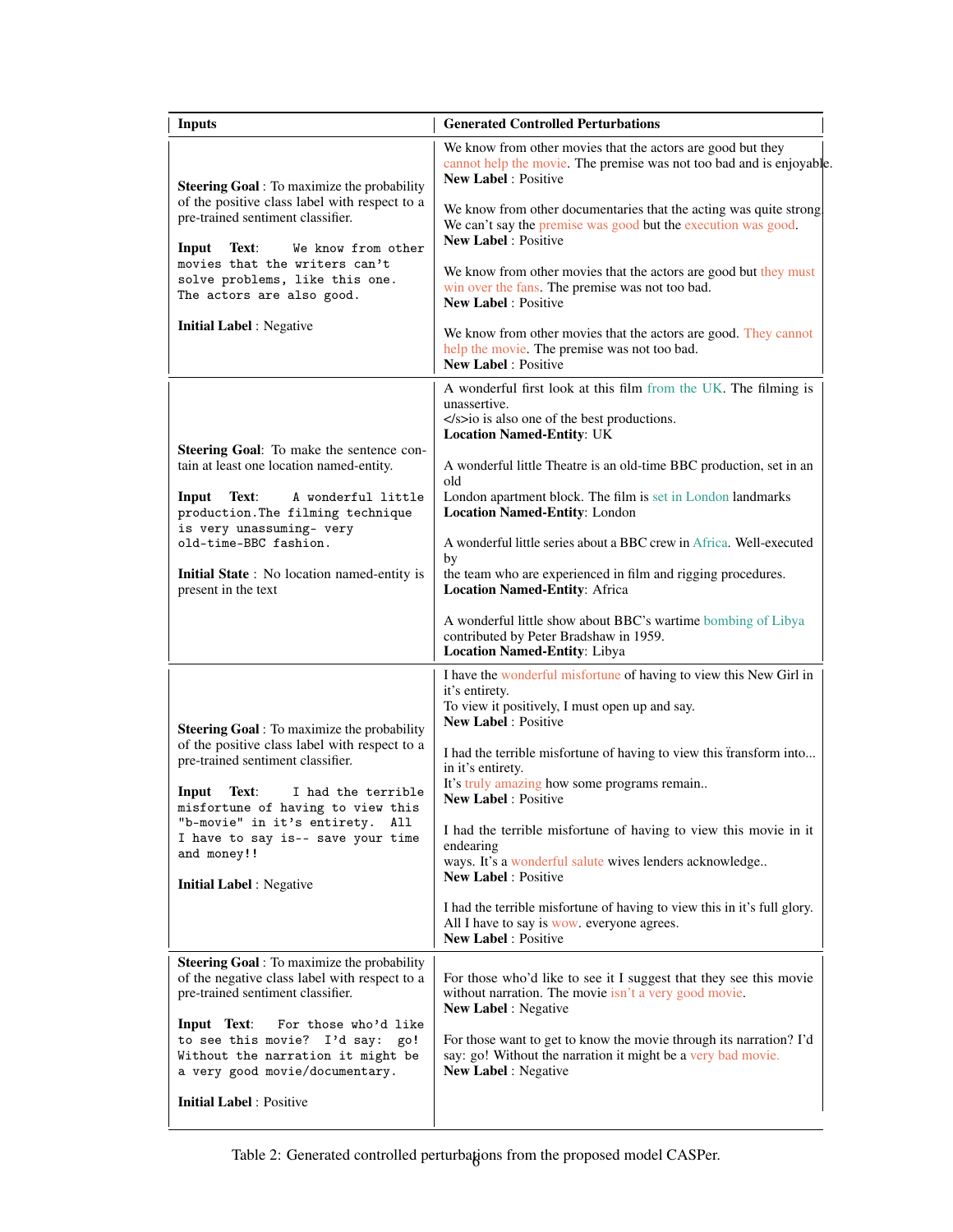# 4.1 Datasets

To focus on the ability of our model to deal with long and complex text, we evaluate the models on the following data sets text.

- 1. YELP Sentiment Dataset. To evaluate how our model is able to change the sentiment of the original text and achieve the target sentiment, we use the YELP sentiment dataset. This dataset is also characterized by informal text which can be seen in realistic user inputs.
- 2. IMDB Sentiment Dataset. To further evaluate how our model is able to change the sentiment of the original input text, we test on IMDB Sentiment Dataset. This dataset is also characterized by long and complex text. Because of this, it also tests the model in how well the generated text preserve important information of the original text.

## 4.2 Controlled Text Generation with Attribute Steering

We first evaluate the quality of our generated text with respect to the steering signal. We expect our generated text to preserve the semantic content and syntactic structure of the input text while being fluent and diverse as we steer the text towards the target attribute. The steering signal we evaluate in this work is to make the sentiment of the target text from negative to positive. In the setting of long and complex text, obtaining text with these characteristics has been challenging.

## 4.2.1 Baselines

To compare with state-of-the-art template-based methods relying on token substitutions via dictionaries we compare with Checklist [\(Ribeiro et al., 2020\)](#page-8-4). In comparison to this baseline, we expect ours to generate more fluent and diverse text samples that is free from the restrictions of the pre-specified templates. We also compare against Masked-LM [\(Devlin et al., 2018\)](#page-7-1), which is a dictionary-free approach but still relies on masking a specific token in the input text and and letting the model fill-in the masked token. The randomness in this filling-in process leads to generation of counter-factual samples. Hence this model generates only token-level substitutions and does not generate fluent sentence-level text. We expect CASPer to address this limitation of purely token-level substitutions. Lastly we omit the comparison with GYC as we found that GYC failed to reconstruct 98% of the input text samples from our dataset and hence generated no output. Failure of this reconstruction is a critical problem in GYC. GYC relies on a curriculum in which the reconstruction happens first and then reconstructed text is perturbed for task specific generation.

# 4.2.2 Metrics

To assess the quality of generated counterfactual text we focus on evaluating content preservation, fluency, diversity and syntactic similarity. We use the following metrics to measure the above characteristics.

- 1. Content Preservation. By measuring content preservation, we assess the similarity between input text and the counterfactual text samples. For this, we use the transformer model proposed in [\(Reimers & Gurevych, 2019\)](#page-8-12). While higher content preservation is desirable in general, this metric alone does not provide the complete evaluation. Therefore for proper evaluation, we will introduce a second metric that measures sample diversity.
- 2. Diversity. This metric evaluates how different are the generated samples from each other. We find the BLEU-4 score between the input text and the generated text. Hence, if this score is lower, then the generated counterfactual samples have a high diversity at the token level.
- 3. Fluency. Fluency of the generated samples is important to evaluate because the samples must come from a distribution that the test model is likely to see when it is deployed. This is computed by finding the perplexity score of the generated output. We take a GPT model for computing the perplexity. Lower perplexity implies that the generated text is more fluent.

#### 4.2.3 Quantitative Results

In Tab. [1](#page-4-0) we note that in terms of content preservation, our model is competitive with rule-based token substitution methods like Checklist. This shows that CASPer is able effectively preserve the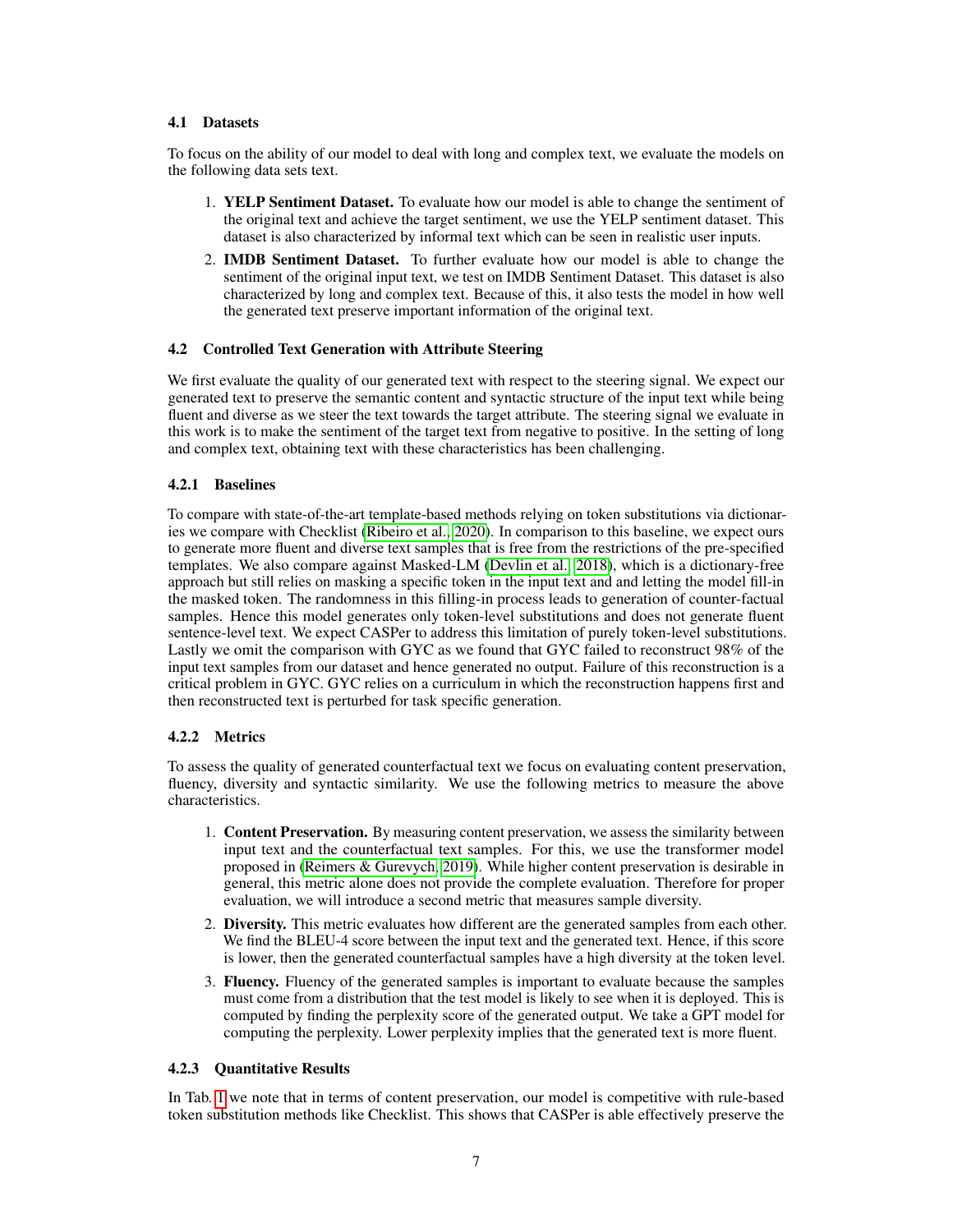content in its samples. In terms of perplexity score, CASPer outperforms the baselines achieving the lower perplexity score. This shows that the samples generated by CASPer are fluent and plausible. Lastly, in terms of BLEU-4 score, we note that our model again outperforms the baselines with our generated samples achieving the lowest values of BLEU-4 score with the original input text. This shows that our model indeed generates diverse samples with that have low token-level match with the input text. Overall, this shows that CASPer is able to effectively generate samples that preserve the original content, are fluent and diverse in comparison to the baselines.

#### 4.2.4 Qualitative Analysis

In Tab. [2,](#page-5-0) we show samples of text generated by CASPer. We show two experiments. In the first experiment, our steering goal was to take an input text and perturb it so that the probability of its sentiment becomes large. The probability of the sentiment is estimated using a pre-trained sentiment classification model. The initial label of the text was negative. On the right we note that CASPer has successfully perturbed the text to change its sentiment label to positive. Furthermore, note that the generated sample have good content preservation as all the samples talk about movies and actors. Furthermore, the model makes some important changes to the content that result in a change in the sentiment of the text. We also note that each sample is different from the other thus producing diverse samples. Lastly, we note that the samples are fluent and plausible text samples.

In the second experiment, our steering goal was to take a sentence that does not contain a location named-entity and perturb it so that contains a location named-entity. We see that CASPer produces samples that contain a location named-entity tag. We also note that the named entity that the model introduces are diverse and are used in a variety of contexts in the generated text. As before, the text samples are fluent and preserve the content of the original input text.

Note that these samples clearly do not change the sentiment of the text and only introduce some location entities. Because we expect the actual location (i.e. UK or Libya) should not be a causal term in prediction of the sentiment of the text, these samples can act as effective samples for augmenting the training data when we train a downstream sentiment model. While a model that is biased may predict different labels based on the actual location token used, this kind of data augmentation will regularize the model to be more robust to such changes which should ideally not affect the predicted label of the test model.

#### 4.2.5 Computational Cost

Furthermore, GYC is orders of magnitude slower requiring up to 200 or more iterations to generate text and often failing to reconstruct the original text (∼98% text samples) while CASPer can generate good quality perturbed text and converging in around 100 iterations. However, in our experiments, we ran CASPer for 200 iterations to generate the samples for evaluation.

# 5 Conclusion

In this paper, we introduced CASPer, a plug-and-play counterfactual text generation framework. We showed that our model can gracefully handle long and complex text. Our generated controlled perturbations preserve the content of the original text while also being fluent, diverse and effective in terms of the provided steering signal. We showed that samples generated by CASPer can act as effective candidates for training data augmentation and improve the robustness of the target model and preventing the target model from modeling spurious correlations between the target label and non-causal aspects of the input text. As future work, we would like to investigate how well the model can perform in low-resource domains.

# References

- <span id="page-7-0"></span>Dathathri, S., Madotto, A., Lan, J., Hung, J., Frank, E., Molino, P., Yosinski, J., and Liu, R. Plug and play language models: a simple approach to controlled text generation. *arXiv preprint arXiv:1912.02164*, 2019.
- <span id="page-7-1"></span>Devlin, J., Chang, M.-W., Lee, K., and Toutanova, K. Bert: Pre-training of deep bidirectional transformers for language understanding. *arXiv preprint arXiv:1810.04805*, 2018.